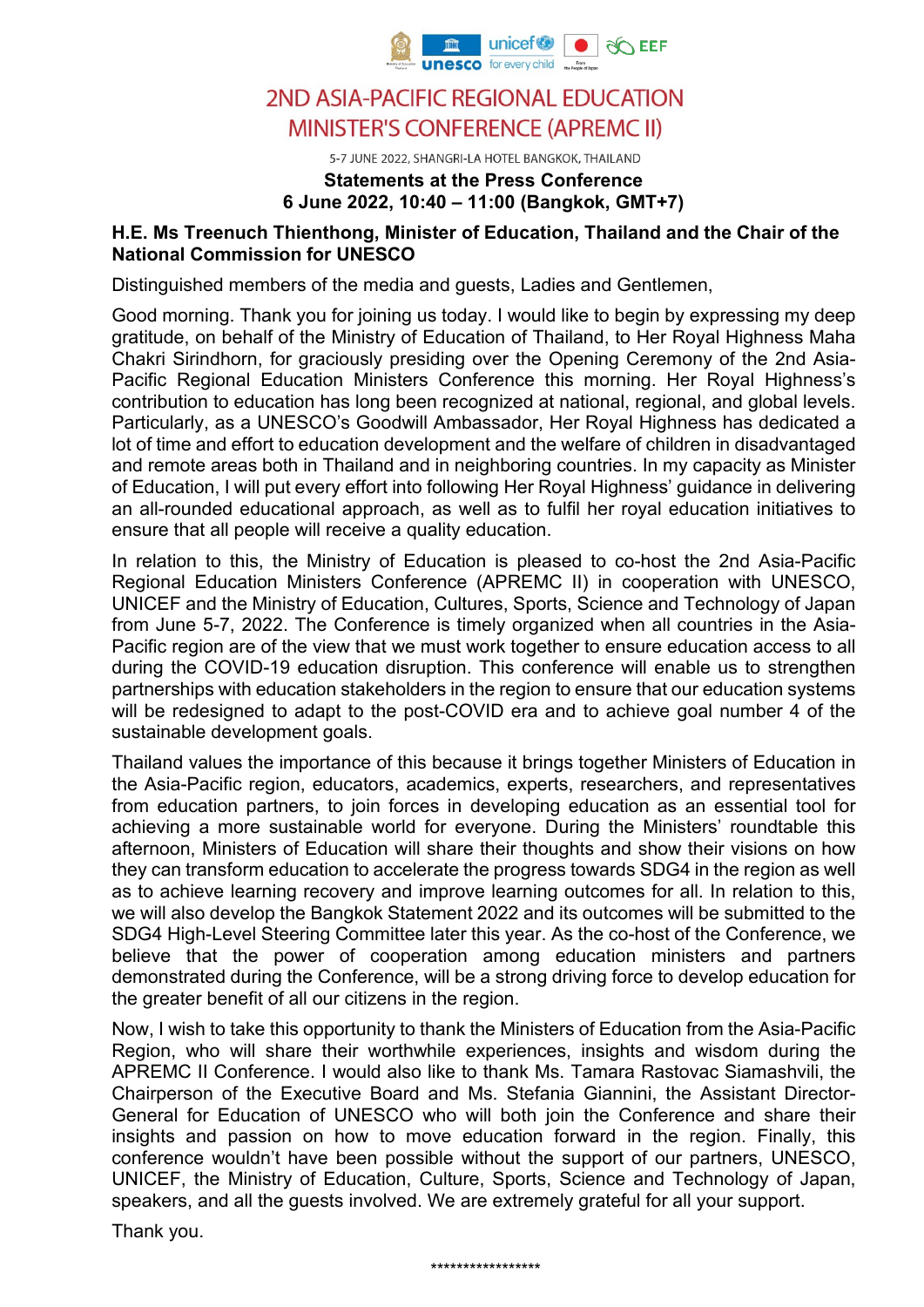

5-7 JUNE 2022, SHANGRI-LA HOTEL BANGKOK, THAILAND

### **Statements at the Press Conference 6 June 2022, 10:40 – 11:00 (Bangkok, GMT+7)**

#### **H.E. Ms Tamara Rastovac Siamashvili, Chairperson of the Executive Board of UNESCO**

As we emerge from the pandemic that brought the world to a halt, we can begin to see that returning back to normal as we knew it is no longer possible. In education systems throughout Asia-Pacific as well as in all other regions around the world, the pandemic has revealed and exacerbated existing challenges and vulnerabilities.

Education remains a cornerstone of both social and economic recovery, as well as achieving the UN 2030 Sustainable Development Agenda, which has been seriously jeopardized by the pandemic. The 2nd Asia-Pacific Regional Education Minister's Conference (APREMC-II) provides an important regional forum and mechanism for keeping education a top priority of all our Asia-Pacific Member States.

The findings of this Conference, which takes place this week here in Bangkok, will not only chart the way forward in terms of regional momentum and cooperation for learning recovery; in addition, they will feed directly into the upcoming UN *Transforming Education Pre-Summit* at UNESCO Headquarters in Paris in June, as well as the UN *Transforming Education Summit* at UN Headquarters in New York in September.

I am truly delighted that UNESCO continues to play a critically important and catalyzing role in bringing together and leading efforts nationally, regionally, and globally which contribute towards mobilization and stakeholder commitment to education around the world.

\*\*\*\*\*\*\*\*\*\*\*\*\*\*\*\*\*\*\*\*\*\*\*\*\*\*\*\*\*\*\*\*\*\*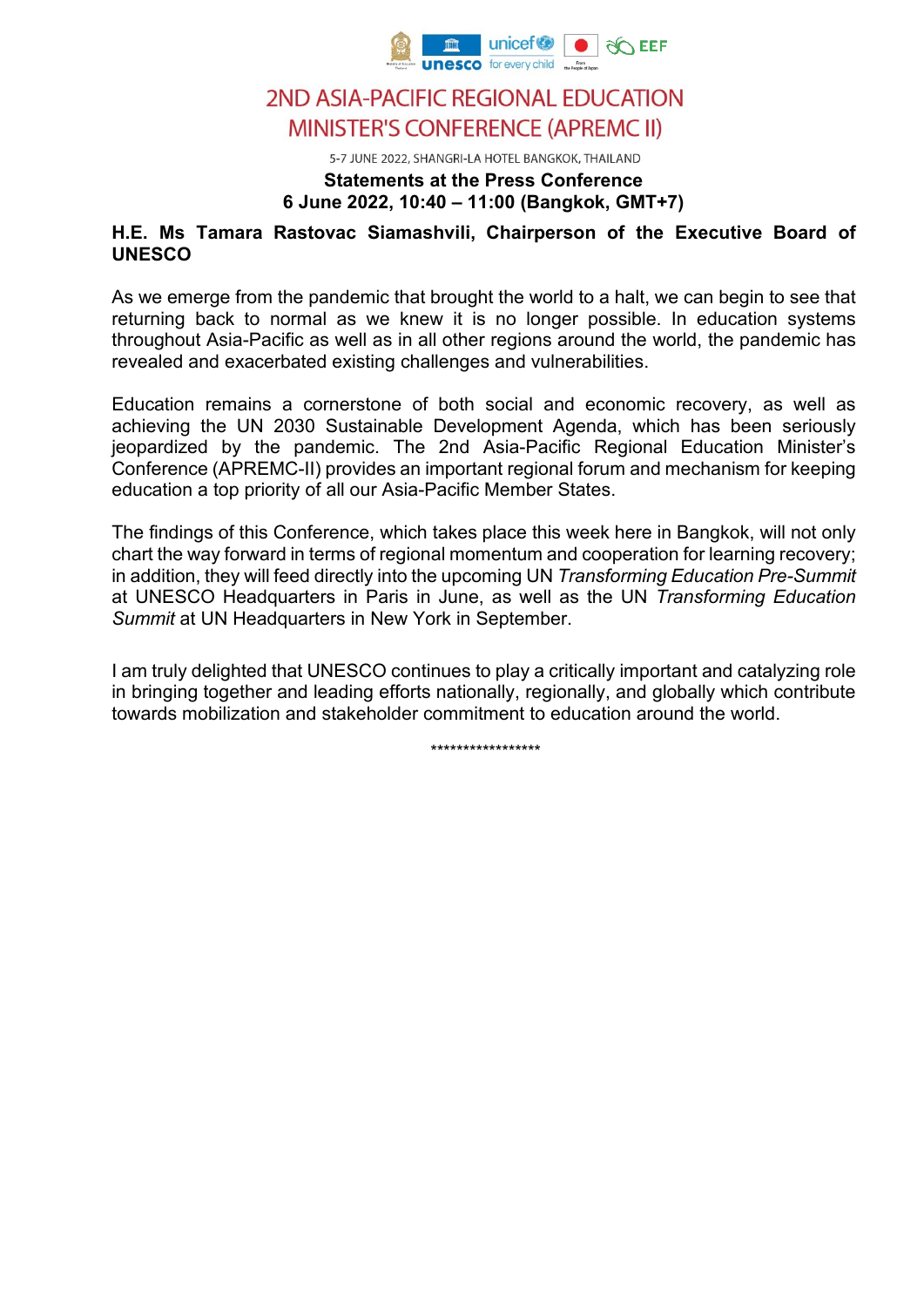

5-7 JUNE 2022, SHANGRI-LA HOTEL BANGKOK, THAILAND

### **Statements at the Press Conference 6 June 2022, 10:40 – 11:00 (Bangkok, GMT+7)**

#### **Ms. Stefania Giannini, UNESCO Assistant Director-General for Education**

We are united here in Bangkok by a collective sense of urgency in the face of the impact of the COVID-19 across this immense and diverse region. Although governments took rapid and innovative actions to ensure learning continuity, school closures ranging from 8 to over 35 weeks hit the most vulnerable and marginalized children and youth the hardest and amplified inequalities. Reliance on technology for learning made the digital divide a major factor of exclusion. Millions of children across the region are at risk of not returning to school. We cannot let this happen: the costs are too high for individuals and societies. This crisis is a clarion call to make our education systems more inclusive, resilient and sustainable.

Education must be prioritized in the recovery and in every development plan as a human right and global public good, backed up with adequate resources.

The Conference provides a forum to share lessons learnt, drawing on innovations made during the crisis, and lead a policy dialogue to identify solutions and collectively commit to action. The goal is not only to recover lost learning, but to re-imagine education for a more just and sustainable future in the region. UNESCO's Futures of Education Report provides a frame for this with its call to forge a new social contract for education to repair past injustices and chart a more inclusive course for people and planet.

Today, as more than 20 ministers and vice-ministers from across the region gather in Bangkok at APREMC-II, together with high-level UN officials, CSOs, academics, youth representatives and other key education stakeholders, we see the strong will in the Asia-Pacific to jointly address the dramatic impact of COVID-19 on learning, one that could set back decades of progress if left unchecked. This is a public responsibility and a shared societal endeavour.

The outcomes of this Conference will inform the UN Secretary-General's Transforming Education Summit, which offers a tremendous opportunity to mobilize ambition, action, solutions and solidarity to accelerate efforts towards SDG4 and prepare our societies for a better future.

\*\*\*\*\*\*\*\*\*\*\*\*\*\*\*\*\*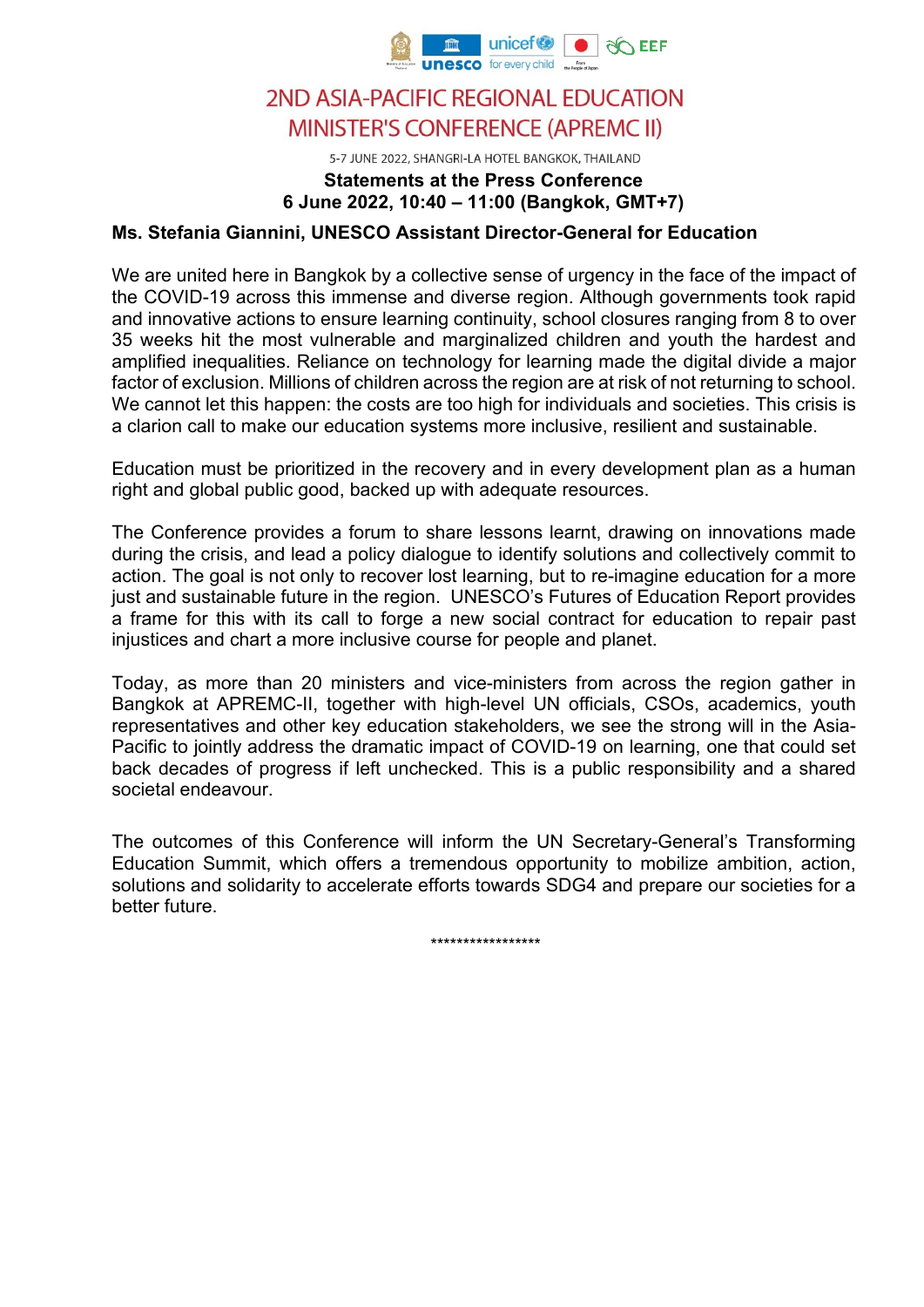

5-7 JUNE 2022, SHANGRI-LA HOTEL BANGKOK, THAILAND

#### **Statements at the Press Conference 6 June 2022, 10:40 – 11:00 (Bangkok, GMT+7)**

#### **Ms. Debora Comini, Director, UNICEF Regional Office for East Asia and the Pacific**

Good morning, everyone. As we now know, the COVID-19 pandemic has resulted in the largest disruption of education systems in history. It has exacerbated an already deteriorating learning crisis and deepened pre-existing education inequalities across our Asia-Pacific countries.

To tackle these very real challenges, we must ensure that every child receives the support they need, so they can return to school safely and catch up on lost learning as soon as possible.

Recognizing the need to accelerate learning recovery with urgent, at-scale action, UNICEF in partnership with UNESCO and the World Bank have been monitoring various measures taken by countries to mitigate learning losses. Based on the emerging lessons, we are calling on all regional governments and partners to take RAPID action by:

- Reaching and retaining every child in school;
- Assessing learning levels;
- Prioritizing teaching the fundamentals;
- Increasing catch-up learning and making progress beyond what was lost; and
- Developing psychosocial health and well-being so that every child is ready to learn.

We are proud that in the Asia-Pacific region, we have the longstanding collaborative platform and partnership that have made this Conference possible. This is an invaluable opportunity for us to reflect together on how to successfully facilitate safe return to schools, recover from learning loss, and address learning crises, all while aspiring to transform education and its systems with newfound resilience for the long-term.

Every child has the right to reach their full learning potential. We cannot sit back and allow a generation of children to miss out on their learning and full development. *We must act now.* To achieve this, UNICEF is committed to working with all stakeholders – the Ministries of Education, development partners, civil society, youth, private sector and academia – to do everything we can to protect children – especially the most vulnerable and marginalized – from further learning losses, and help all children and youth realize their rights to thrive in the future.

\*\*\*\*\*\*\*\*\*\*\*\*\*\*\*\*\*